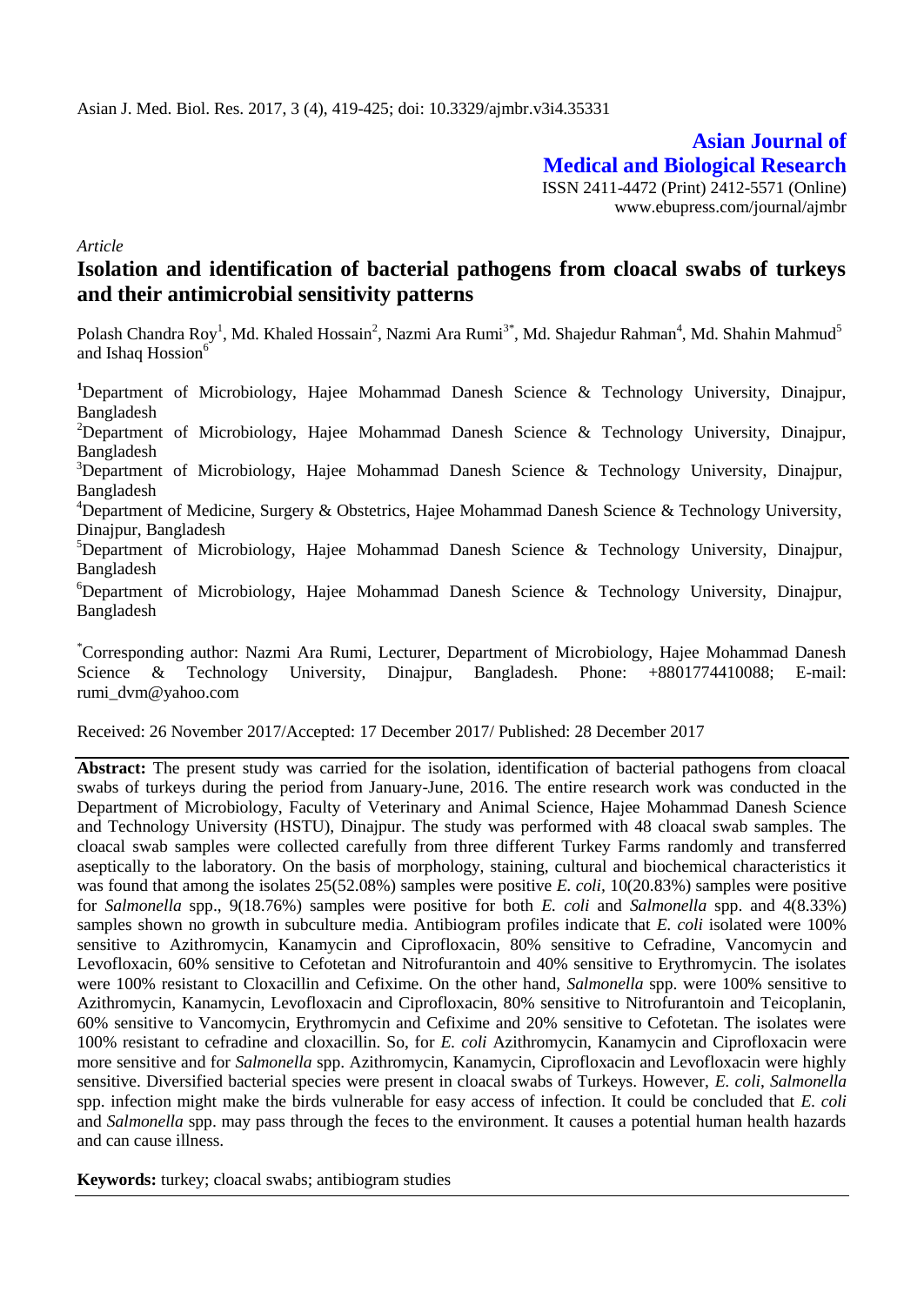### **1. Introduction**

The turkey is a large [bird](https://en.wikipedia.org/wiki/Bird) in the [genus](https://en.wikipedia.org/wiki/Genus) *Meleagris*, which is not native to Bangladesh. But now a day it is familiar to Bangladesh. *Meleagris gallopavo*, commonly known as the Wild Turkey, is native to the forests of North America. The domestic turkey is a descendant of the Wild Turkey (Smith, 2006). Turkeys are suitable for commercial egg, meat production and can be raised as pets. They are very beautiful and help to increase the beauty of our home. For business purpose, turkeys are highly meat productive. But not suitable for commercial egg production. They grow faster and become suitable for slaughter purpose earlier like [broiler chickens](http://www.roysfarm.com/broiler-poultry-farming/) and quails. Poultry feces are waste products can also be defined as the by-product that resulted from the digestion of food intake by poultry birds. There are several billions of bacteria present in poultry feces including pathogenic and non-pathogenic species, the normal flora and the opportunistic ones (Adegunloye, 2006). Fewer studies have sought to understand the turkey microbiome. Some work has focused on comparison of the caecal microbiomes of wild and domestic birds (Scupham *et al.,* 2008) or examination of the turkey microbiome in relation to pathogen colonization, such as *E. coli* (Scupham, 2009). There is a difference in the bacterial genera present in the cloacal swab of different turkeys, as well as bacterial populations in the turkey intestinal tract. A number of possible contributing factors have been speculated, including management practices, the presence of known or unknown bacterial pathogens, disruptions of the gastrointestinal microbial communities, problems with nutrient absorption, or dwarfed immune development in turkey (Calvert, 2012). Thus, the purpose of this study was to examine bacterial community succession in turkeys raised under different conditions and to compare the bacterial communities of turkey's cloacal swabs. Bacterial disease that causes concern in the turkey industry. It results in production losses via decreased feed efficiency, slower growth rate, and increased morbidity and mortality rates, and may predispose the poult to other diseases. Research has focused on the aerobic bacteriological (Schmidt *et al.*, 1988) etiologies of turkey enteritis. Many bacteria (Goodwin *et al.*, 1989), have been seen in the intestinal wall of the turkey in the crop, ileum, and cecum (Fuller and Turvey, 1971). The bacteria have been observed to be attached to the enterocytes and have been associated with diarrhea in turkeys (Goodwin *et al.*, 1989). However, others may be primary or opportunistic pathogens capable of causing a variety of turkey diseases. Avian pathogenic *E. coli* strains are the etiologic agents of colibacillosis in birds and are an important problem for the turkey industry (Soon *et al*., 2008). *E. coli* strains cause a number of diseases in domestic turkey, ultimately leading to disease and death, or to a decrease in egg and meat production or condemning of carcasses (Sackey *et al.,* 2001). In turkey, consequences of *E. coli* infections include egg peritonitis, omphalitis, coligranuloma, swollen head syndrome, cellulitis, and colisepticaemia, and death of the birds (Hofstad *et al.,* 1992). *Salmonella enterica* can cause a wide range of illnesses, ranging from gastroenteritis to acute, life-threatening enteric fever. Salmonellosis is one of the most prevalent infectious foodborne diseases in the world (McCarthy *et al*., 2009). Examining the antibiotic susceptibility patterns of pathogens is important toward tailoring treatment to the ever-changing resistance patterns and distribution of pathogenic bacteria (NCCLS, 2001). The high nutrient content of bird excrement provides an excellent sanctuary for potentially harmful organisms. Bird droppings do pose a public health risk and cause illness. Humans become infected by inhaling dust containing dried feces, urine, or respiratory secretions of infected birds. Considering all the above mentioned points, the present work was designed to isolate and identify the bacterial pathogens from cloacal swabs of turkeys and to determine antibiotics sensitivity patterns of the isolated bacteria for rational use of antibiotics in Turkey farms.

### **2. Materials and Methods**

### **2.1. Collection of samples**

This study was carried out throughout the period of January-June, 2016 at bacteriological laboratory in the Department of Microbiology, Hajee Mohammad Danesh Science and Technology University, Dinajpur-5200. A total number of 48 cloacal swab samples were included in this study. The sample were collected from three different places like Turkey research farm, HSTU, Dinajpur, Mokhlesur Turkey Farm, Thakurgaon Sadar, Thakurgaon and Arman Turkey Farm, Saidpur, Nilphamari. The samples were carried to the laboratory in an ice box contained ice and processed for the isolation and characterization of bacteria subsequently and kept in incubator at  $37^{\circ}$ C for 24 hours for the isolation and identification.

### **2.2. Isolation of associated bacteria**

Bacteriological examination was carried out using standard method for aerobic bacteria (Brown, 2005). For the isolation of bacteria, all samples were serially diluted and plated on Nutrient agar and subsequently incubated at 37 °C for 24 hours. Primary culture was performed in Nutrient agar and Nutrient broth media. For sub-culturing, suspected bacteria were inoculated separately onto different bacteriological agar media under aseptic condition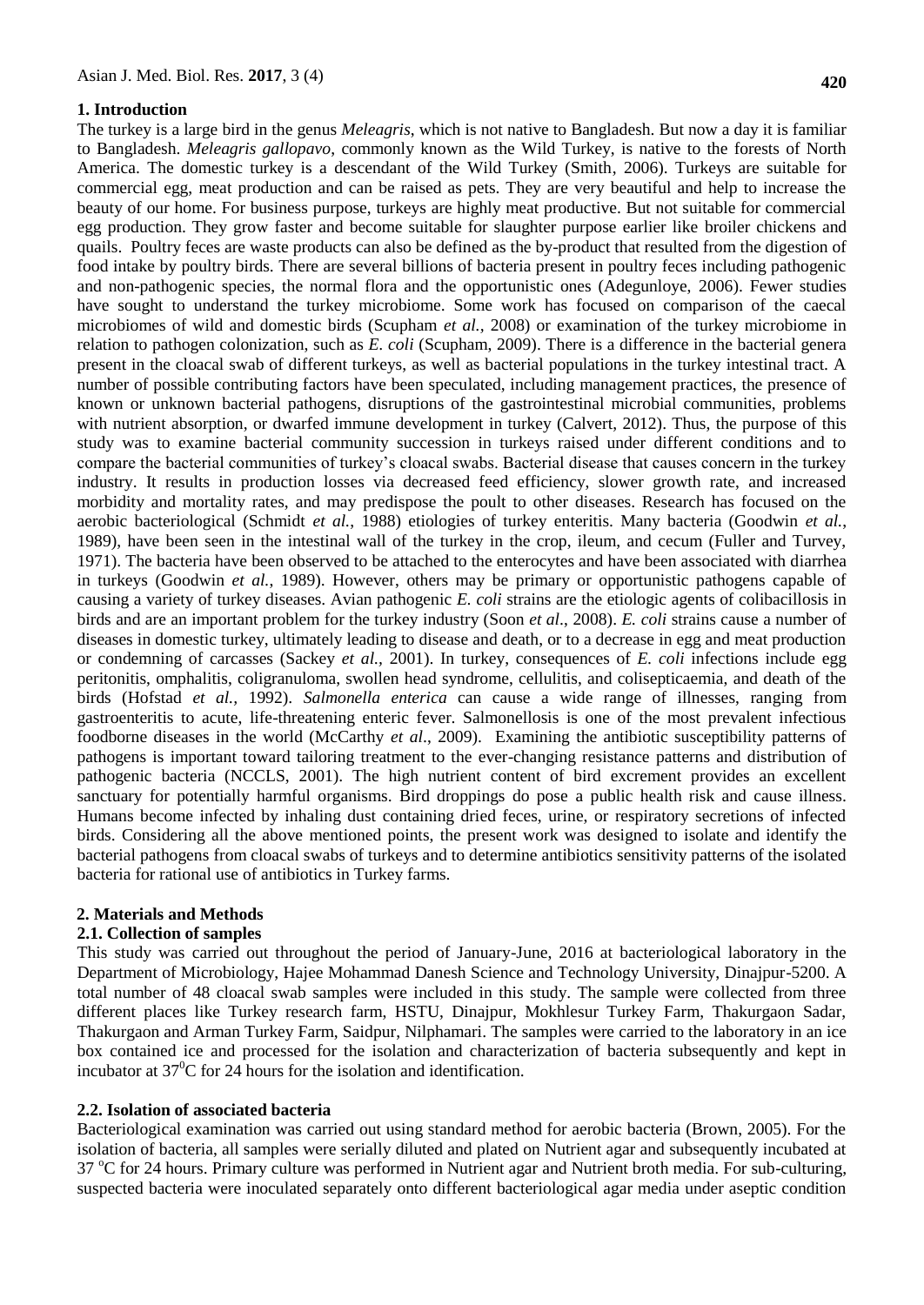# Asian J. Med. Biol. Res. **2017**, 3 (4)

and incubated at 37  $\rm{^{\circ}C}$  for 24 hours. Pure cultures were achieved as per the procedures described by OIE (2000), Merchant and Packer (1967) and Cowan (1985).

# **2.3. Identification of associated bacteria**

Cultural, morphological and biochemical characteristics were studied in order to identify the bacterial flora. Gram's staining was performed to study the morphology and staining characteristics of bacteria according to the technique described by Merchant and Packer (1967). Biochemical tests, such as sugar fermentation, coagulase, catalase, MR, VP, and indole tests, were performed as per the standard methods (Cheesbrough, 1985).

# **2.4. Antibiogram study**

Antimicrobial drug sensitivity test was performed on freshly prepared, dried up Mueller Hinton agar (Oxoid) against 8 commonly used antibiotics by disc diffusion method or Kirby-Bauer method (Bauer *et al.,* 1966) according to the guidelines of Clinical and Laboratory Standards Institute (CLSI, 2015).

# **3. Results**

# **3.1. Cultural characteristics**

Cultural characteristics of each type of bacteria isolated from cloacal swab of turkey were studied for the examination of size, shape, colony characteristics, and pigment production in various solid media. The pure cultures of the organism from each mixed culture were obtained by repeated streak plate method by using different simple, enriched and selective solid media for study. The individual culture characteristics of bacterial isolates are presented in Table 1.

| <b>Isolated</b><br>organism | <b>NA</b>                                                | <b>EMB</b> Agar                                                                            | MacConkey agar                                     | SS agar                                            | <b>SCA</b>                                    |
|-----------------------------|----------------------------------------------------------|--------------------------------------------------------------------------------------------|----------------------------------------------------|----------------------------------------------------|-----------------------------------------------|
| E.coli                      | Smooth,<br>circular,<br>White to<br>grayish white colony | Smooth, Large,<br>circular, blueblack<br>colonies with<br>slightly green<br>metallic sheen | Smooth pinkish<br>colony                           | Slight growth<br>and pink to rose-<br>red colonies | No change of<br>green<br>color                |
| <b>Salmonella</b><br>spp.   | Circular, smooth,<br>opaque and<br>translucent           | Pink color.<br>circular and<br>smooth colony                                               | Smooth and circular<br>white/transparent<br>colony | Black centered.<br>smooth, small<br>round colony   | Green color<br>converted into<br>bluish color |

### **Table 1. Cultural characteristics of the organisms isolated from cloacal swabs of turkey.**

**Legends:** NA = Nutrient Agar, MC = MacConkey, EMB = Eosin Methylene Blue, SS = Salmonella- Shigella, SDA= Sebouraued dextrose agar, SCA= Simmons citrate agar, *E. coli*=*Escherichia coli.*

# **3.2. Staining characteristics**

The staining characteristics of the isolated organisms were determined according to Gram's staining technique and the results are presented in Table 2.

# **Table 2. Morphology, staining and motility characteristics of bacterial isolates.**

| <b>Bacterial</b><br>isolates | <b>Shape</b>           | <b>Arrangement</b> | Gram's<br>staining reactions | <b>Motility</b><br>characteristic |
|------------------------------|------------------------|--------------------|------------------------------|-----------------------------------|
| E. coli                      | Rod or<br>Coccobacilli | Single or paired   | Gram<br>negative             | Motile                            |
| Salmonella spp.              | Small rod              | Single             | Gram<br>negative             | Non motile                        |

# **3.3. Biochemical tests**

Bacteria isolated from the cloacal swabs were subjected to various types of biochemical tests such as Triple sugar iron agar, methyl red test, *Voges*–*Proskauer* test, MIU test and buffer peptone water test (Indole test) in order to determine their biochemical characters and degree of variation in their reactivity pattern. The result was presented in Table 3.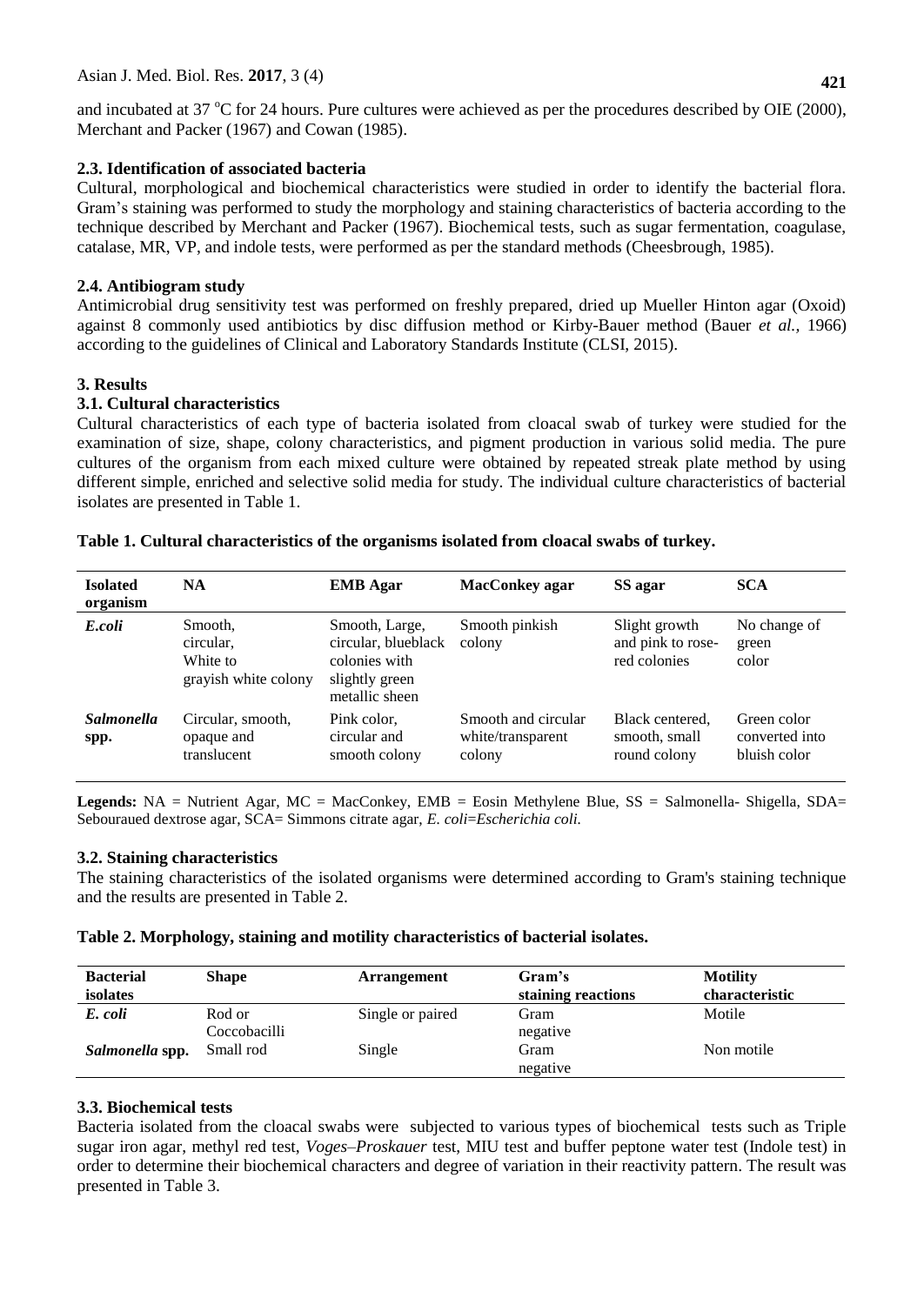| <b>Isolated</b> | MR | Indole | VD. | TSI         |              |     | MIU |
|-----------------|----|--------|-----|-------------|--------------|-----|-----|
| bacteria        |    |        |     | <b>Butt</b> | <b>Slant</b> | H2S |     |
| E.Coli          |    |        |     |             |              | ٠   |     |
| Salmonella spp. |    |        |     |             | ĸ            |     |     |

# **Table 3. Biochemical tests of the isolated** *E. coli and Salmonella* **spp. from cloacal swabs of turkey.**

### **Legends**

MR= Methyl Red, VP= *Voges*–*Proskauer*, TSI= Triple Super Iron, " +"= Positive, "-"= Negative, Y= Yellow, R= Red, Indole= Buffer Peptone water, MIU= Motility Indole and Urease test

# **3.4. Bacterial flora isolated from turkeys**

*E. coli* and *Salmonella* spp. were isolated from the 48 turkey samples. A total of 48 turkey samples were collected from different turkey farms. Out of 48 turkey samples, 44 were positive and 4 were no growth. Among 44 positive samples, 25 *E. coli,* 10 *Salmonella and* 9 both *E. coli* and *Salmonella* were isolated. However, 4 samples were not grown in sub culture media*.* The summary of isolation of bacteria from turkeys is shown in Table 4.

# **Table 4. Isolated bacteria with percentage from turkeys.**

| <b>Bacteria</b> isolated    | No. of isolated |  |
|-----------------------------|-----------------|--|
| E. coli                     | 25              |  |
| Salmonella spp.             | 10              |  |
| $E.$ coli + Salmonella spp. |                 |  |
| No Growth                   |                 |  |

# **3.5. Results of antibiotic sensitivity assay of isolated bacteria**

The isolated bacterial pathogens were selected randomly for the antibiotic sensitivity and resistance patterns against commonly used antibiotics. The results of sensitivity against antibiotic discs (zone of inhibition) were categorized as resistant (-), intermediate  $(++)$  and sensitive  $(++)$ .

### **3.5.1. Antibiotic sensitivity pattern of** *E. coli*

The antibiotic sensitivity pattern of *E coli* under the study revealed that all of the isolates (5) were 100% sensitive to Azithromycin (AZM), Kanamycin (k) and Ciprofloxacin (CIP), 80 % sensitive to Cefradine (CH), Vancomycin (VA) and Levofloxacin (LE), 60% sensitive to Cefotetan (CN) and Nitrofurantoin (N) and 40% sensitive to Erythromycin (E). The isolates were 100 % resistant to Cloxacillin (COX) and Cefixime (CFM) (Table 5).

# **Table 5. Antibiotic sensitivity pattern of** *E. coli* **(n = 5).**

|                             | No. of isolates  |                     |                  | Percentages $(\% )$ |                     |                  |
|-----------------------------|------------------|---------------------|------------------|---------------------|---------------------|------------------|
| <b>Antibacterial agents</b> | <b>Sensitive</b> | <b>Intermediate</b> | <b>Resistant</b> | <b>Sensitive</b>    | <b>Intermediate</b> | <b>Resistant</b> |
| Azithromycin (AZM)          |                  |                     |                  | 100                 | 00 <sup>0</sup>     | $00\,$           |
| Cefotetan (CN)              |                  |                     |                  | 00 <sup>1</sup>     | 60                  | 40               |
| Cefradine (CH)              |                  |                     |                  | 80                  | 20                  | 0 <sup>0</sup>   |
| Cloxacillin (COX)           |                  |                     |                  |                     | $00\,$              | 100              |
| Vancomycin (VA)             |                  |                     |                  | 80                  | 20                  | 00               |
| Nitrofurantoin (N)          |                  |                     |                  | $00\,$              | 60                  | 40               |
| Erythromycin (E)            |                  |                     |                  | 00 <sup>1</sup>     | 40                  | 60               |
| Levofloxacin (LE)           |                  |                     |                  | 80                  | 20                  | 00               |
| Kanamycin (k)               |                  |                     |                  | 100                 | 0 <sup>0</sup>      | 0 <sup>0</sup>   |
| Cefixime (CFM)              |                  |                     |                  |                     | 0 <sup>0</sup>      | 100              |
| Ciprofloxacin (CIP)         |                  |                     |                  | 100                 | 0 <sup>0</sup>      | 00               |
| Teicoplanin (TE)            |                  |                     |                  | 80                  | 20                  | 00               |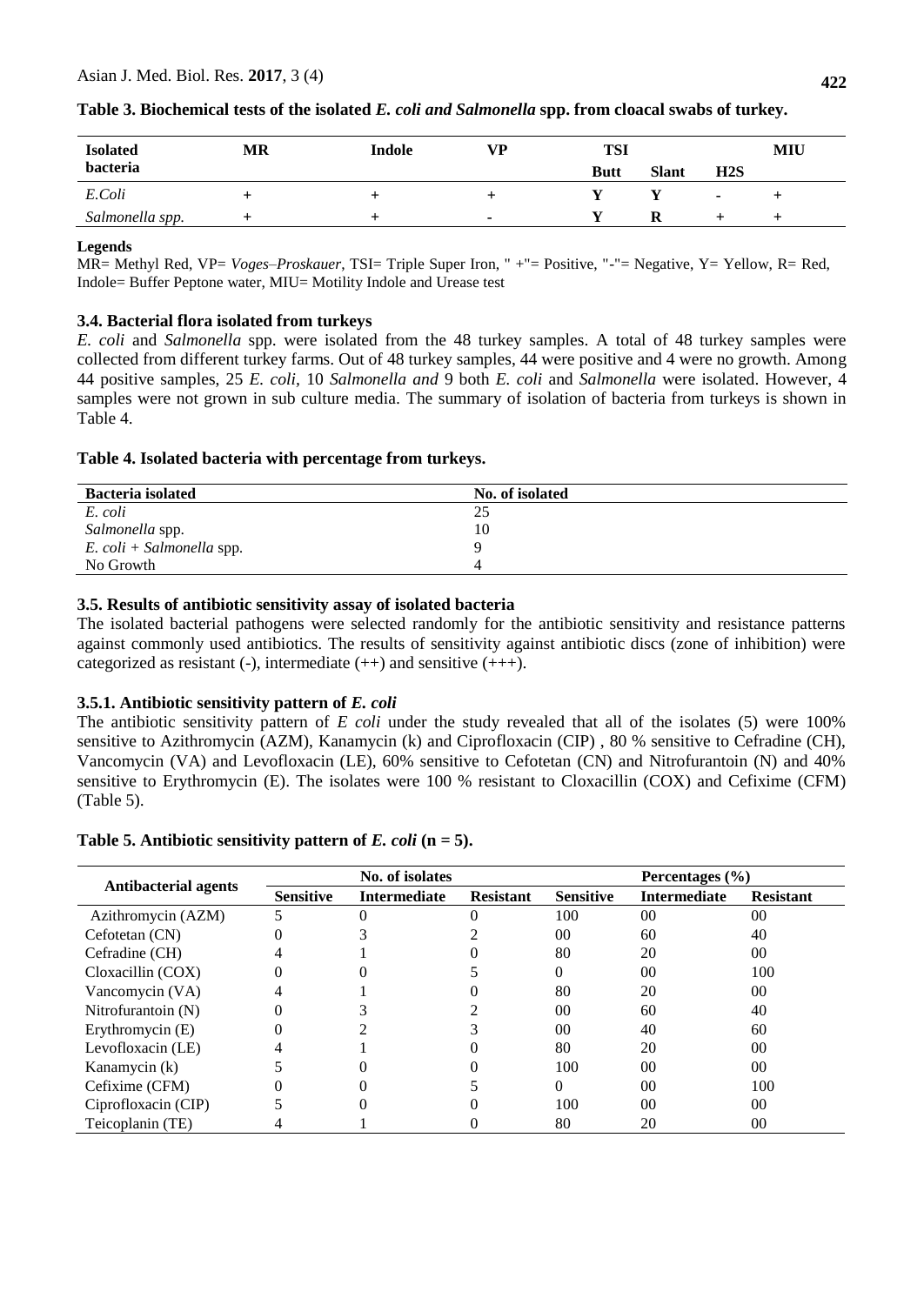#### **3.5.2. Antibiotic sensitivity pattern of** *Salmonella* **spp. (n = 5)**

The antibiotic study revealed that all of the isolates (5) were 100% sensitive to Azithromycin (AZM), Kanamycin (k), Levofloxacin (LE) and Ciprofloxacin (CIP), 80 % sensitive to Nitrofurantoin (N) and Teicoplanin (TE), 60% sensitive to Vancomycin (VA), Erythromycin (E) and Cefixime (CFM) and 20% sensitive to Cefotetan (CN). The isolates were 100 % resistant to Cefradine (CH) and Cloxacillin (COX) (Table 6).

|                             | No. of isolates  |                     |                  | Percentages (%)  |                     |                  |
|-----------------------------|------------------|---------------------|------------------|------------------|---------------------|------------------|
| <b>Antibacterial agents</b> | <b>Sensitive</b> | <b>Intermediate</b> | <b>Resistant</b> | <b>Sensitive</b> | <b>Intermediate</b> | <b>Resistant</b> |
| Azithromycin (AZM)          |                  |                     |                  | 100              | $00\,$              | $00\,$           |
| Cefotetan (CN)              |                  |                     |                  | 20               | $00\,$              | 80               |
| Cefradine (CH)              |                  |                     |                  | 0                | 00                  | 100              |
| Cloxacillin (COX)           |                  |                     |                  | 0                | 00                  | 100              |
| Vancomycin (VA)             |                  |                     |                  | 60               | 40                  | $00\,$           |
| Nitrofurantoin (N)          | 4                |                     |                  | 80               | 20                  | 00               |
| Erythromycin (E)            |                  |                     |                  | 60               | 40                  | $00\,$           |
| Levofloxacin (LE)           |                  | 0                   |                  | 100              | 00 <sup>0</sup>     | 00               |
| Kanamycin (k)               |                  |                     |                  | 100              | 00 <sup>0</sup>     | 00               |
| Cefixime (CFM)              |                  |                     |                  | 60               | 40                  | $00\,$           |
| Ciprofloxacin (CIP)         |                  | $\Omega$            |                  | 100              | 0 <sub>0</sub>      | $00\,$           |
| Teicoplanin (TE)            |                  |                     |                  | 80               | 20                  | $00\,$           |

### **4. Discussion**

In this study, there were two types of bacteria were isolated from 48 cloacal swabs samples. The isolated organisms were bacteria as *E. coli and Salmonella* spp. Then out of 48 samples *E. coli* 25(52.08%), *Salmonella* spp. 10(20.83%), both *E. coli* and *Salmonella* spp. 9 (18.76%) and no growth 4(8.33%). The distribution of *E. coli* and *Salmonella* spp. of bacterial isolates in different cloacal swab samples were found in variable condition. So, results of the present study indicated that two types of bacteria were present in the cloacal swab samples which were collected from different turkey farms, especially in turkeys from HSTU turkey research farm and other different turkey farms. The incidence of *E. coli* and *Salmonella* spp. isolated from cloacal swab samples collected from turkey compared with the findings of Tiffany (2014), Jessica *et al.* (2013), Bielke *et al*. (2003) and Boyer *et al*. (1962) with slight variation. The different isolates of *E. coli* and *Salmonella* spp. showed identical results in different biochemical tests including Methyl-Red, Voges-Proskauer, and Indole test and similar type of biochemical reaction as reported by Menconi *et al.* (2010) and Bryan (I965).

In this study, colony characteristics of *E. coli* (Table 2) observed in NA, EMB and SS agar were similar to the findings of Nayak *et al.* (2004) and Buxton and Fraser (1977). In Gram's staining, the morphology of the isolated bacteria exhibited Gram negative short rod arranged in single or paired and motile which was supported by several authors (Buxton and Fraser, 1977; Merchant and Packer, 1967). The colony characteristics of *Salmonella* spp. observed in NA, SS agar, were similar to the findings of Potturi *et al*. (2005). In Gram's staining, the morphology of the isolated bacteria exhibited Gram negative small rod arranged in single or paired and motile which was supported by several authors (Kumar *et al.*, 1971; Tempe *et al.*, 2003).

The *E. coli* isolates revealed a complete fermentation of 5 basic sugars by producing both acid and gas which was supported by Bielke *et al.* (2003). The isolates also revealed positive reaction in MR test and Indole test but negative reaction in VP test (Buxton and Fraser, 1977).

The antibiotic study revealed that all of the isolates (5) of *E. coli* were 100% sensitive to Azithromycin, Kanamycin and Ciprofloxacin, 80% sensitive to Cefradine, Vancomycin and Levofloxacin, 60% sensitive to Cefotetan and Nitrofurantoin and 40% sensitive to Erythromycin. The isolates were 100% resistant to Cloxacillin and Cefixime. Akond *et al.* (2009) reported *E. coli* strain from poultry sources were resistant to penicillin, ciprofloxacin, erythromycin, ampicillin. Sensitivity were recorded to Gentamycin, Chloramphenicol and Neomycin. The antibiotic study revealed that all of the isolates (5) of *Salmonella* were 100% sensitive to Azithromycin, Kanamycin, Levofloxacin and Ciprofloxacin, 80% sensitive to Nitrofurantoin and Teicoplanin, 60% sensitive to Vancomycin, Erythromycin and Cefixime and 20% sensitive to Cefotetan. The isolates were 100% resistant to Cefradine and Cloxacillin. So, for *E. coli* Azithromycin, Kanamycin and Ciprofloxacin were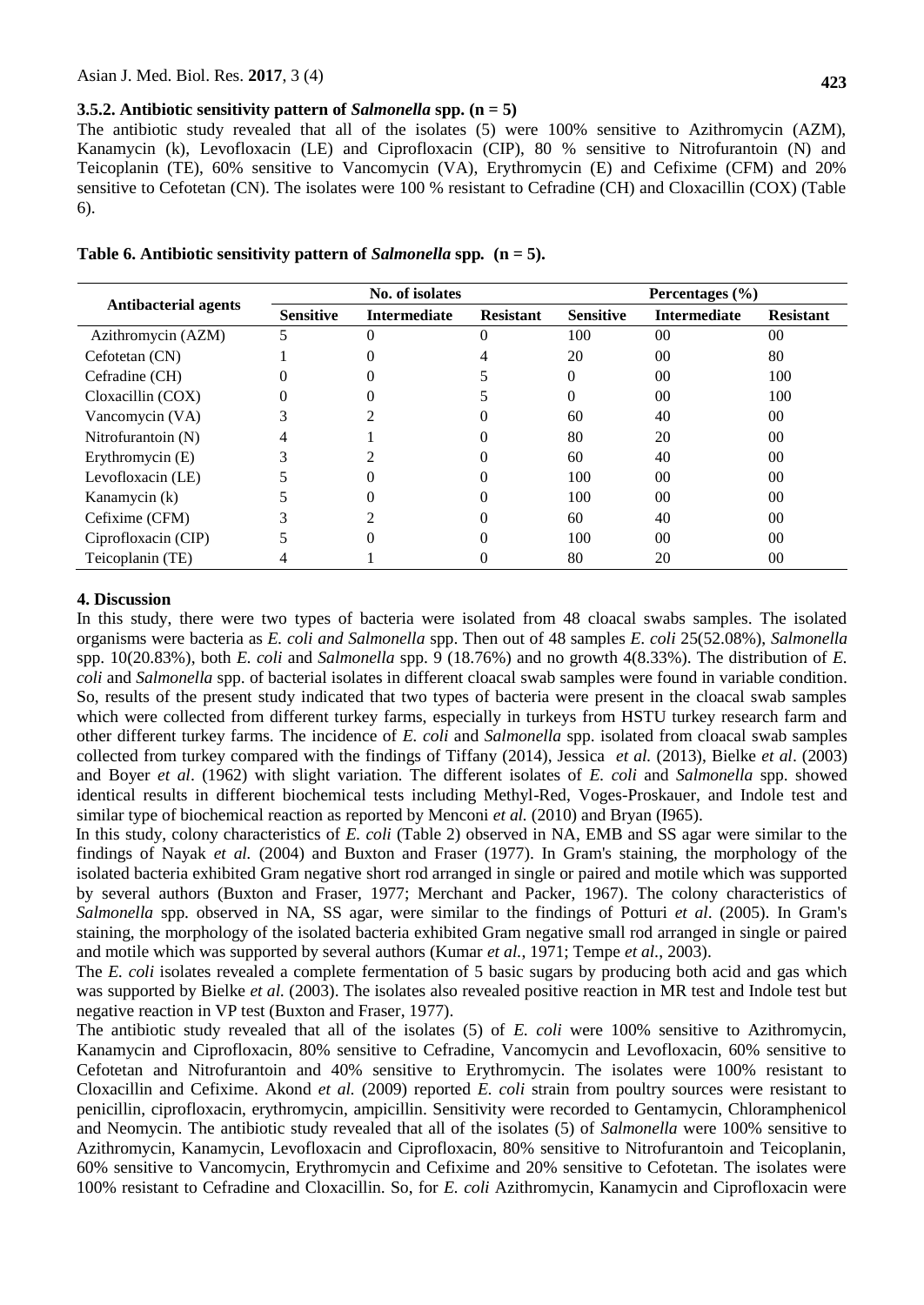more sensitive and for *Salmonella* spp. Azithromycin, Kanamycin, Ciprofloxacin and Levofloxacin were highly sensitive.

### **5. Conclusions**

In the context of this study, it may be concluded that the cloacal swabs collected from turkeys contain both *E. coli and Salmonella* spp. That might make the birds vulnerable for easy access of infection and also the bacterial pathogens may pass through the faeces to the environment and cause a potential human health hazards and can cause illness. By the antibiogram test, it may be concluded that Azithromycin, Kanamycin and Ciprofloxacin were more sensitive drug for *E. coli* and Azithromycin, Kanamycin, Ciprofloxacin and Levofloxacin were highly sensitive for *Salmonella* spp.

# **Acknowledgments**

This research work was supported by Department of Microbiology, Hajee Mohammad Danesh Science and Technology University, Dinajpur, Bangladesh.

# **Conflict of interest**

None to declare.

# **References**

- Akond MA, S Alam, SMR Hassan and M Shirin, 2009. Antibiotic resistance of *Escherichia coli* isolated from poultry and poultry environment of Bangladesh*.* International Journal of Food Safety, 11: 19-23**.**
- Adegunloye DV, 2006. Microorganisms Associated with Poultry Faeces. Journal of Food, Agriculture and Environment, 4: 41-42.
- Brown AE, 2005. Benson's Microbiological Applications: Laboratory Manual in General Microbiology (Reidy, P.E. and Fornango, J.S., Eds.). McGraw-Hill, Inc., New York.
- Bauer AW, WM Kirby, JC Sherris and M Turck, 1966. Antibiotic susceptibility testing by a standardized single disc method. Am. J. Clin. Pathol., 45: 493-496.
- Boyer CI, S Narotsky, DW Bruner and JA Brown, 1962. Salmonellosis in turkeys andchickens associated with contaminated feed. Avian Dis., 6: 43-45.
- BielkeLR, AL Elwood, DJ Donoghue, AM Donoghue, LA Newberry, NK Neighbor and BM Hargis, 2003. Approach for Selection of Individual Enteric Bacteria for Competitive Exclusion in Turkey Poults. Poult. Sci.,, 82:1378–1382.
- Bryan FL, 1965. Factors associated with the dissemination of Salmonellae in turkey products and processing plants. Unpublished Ph.D. thesis. Library, Iowa State University, Ames, Iowa.
- Buxton A and G Fraser, 1977. Animal Microbiology Vol. 1. Blackwell Scientific Publications, Oxford, London, Edinburg, Melbourne. 15:177-183.
- Calvert A, 2012. Light turkey syndrome: field study and inoculation trial. Master Thesis.Department of Animal Sciences, University of Minnesota. heng.
- CLSI, 2015. Performance Standards for Antimicrobial Susceptibility Testing; TwentyFifth Informational Supplement. CLSI document M100-S25. Wayne, PA: Clinical and Laboratory Standards Institute**.**
- Cowan ST, 1985. Cowan and steel's manual for identification of medical bacteria, 2nd Ed. Cambridge University Press, Cambridge, London, pp: 138-139.
- Cheesbrough M, 1985. Medical laboratory manual for tropical countries.I.stedi.Vol 2. Microbiology. English Language Book Society, London. pp. 400-480.
- Fuller R and ATurvey, 1971. Bacteria associated with the intestinal wall of the fowl *(Gallus domesticus).* J. Appl. Bacteriol. 34: 617-622**.**
- Goodwin MA, G Cooper, WD Waltman, J Brown, MA Smeltzer, AA Bickford, DA Anderson, RE Bamhart and TG Dickson, 1989. Diarrhea associated with long segmented filamentous organisms (LSFOs) in the small intestines of turkeys, chickens, and quails. Pages 103-109 *in:* Proceedings of the 38th Western Turkey Disease Conference, March 6-9, 1989.
- Hofstad MS, BWCalnek, CF Heirnboldt, WM Reid and HW Yoder, 1992. Diseases of Poultry. 2nd Edition, Oxford andIBH Publishing Co., New Delhi, Bombay, Calcutta, pp.88-125.
- Jessica L, AJ Danzeisen, SL Calvert, MC Brian, S Julie, CM Sherwood, CM Logue and JJ Timothy, 2013. Succession of the turkey gastrointestinal bacterial microbiome related to weight gain. Peer J., 1: e237.
- Kumar MC, MD York, JR McDowell and BS Pomeroy, 1971. Dynamics of Salmonella infection in fryer roaster turkeys. Avian Dis., 15: 221-232.